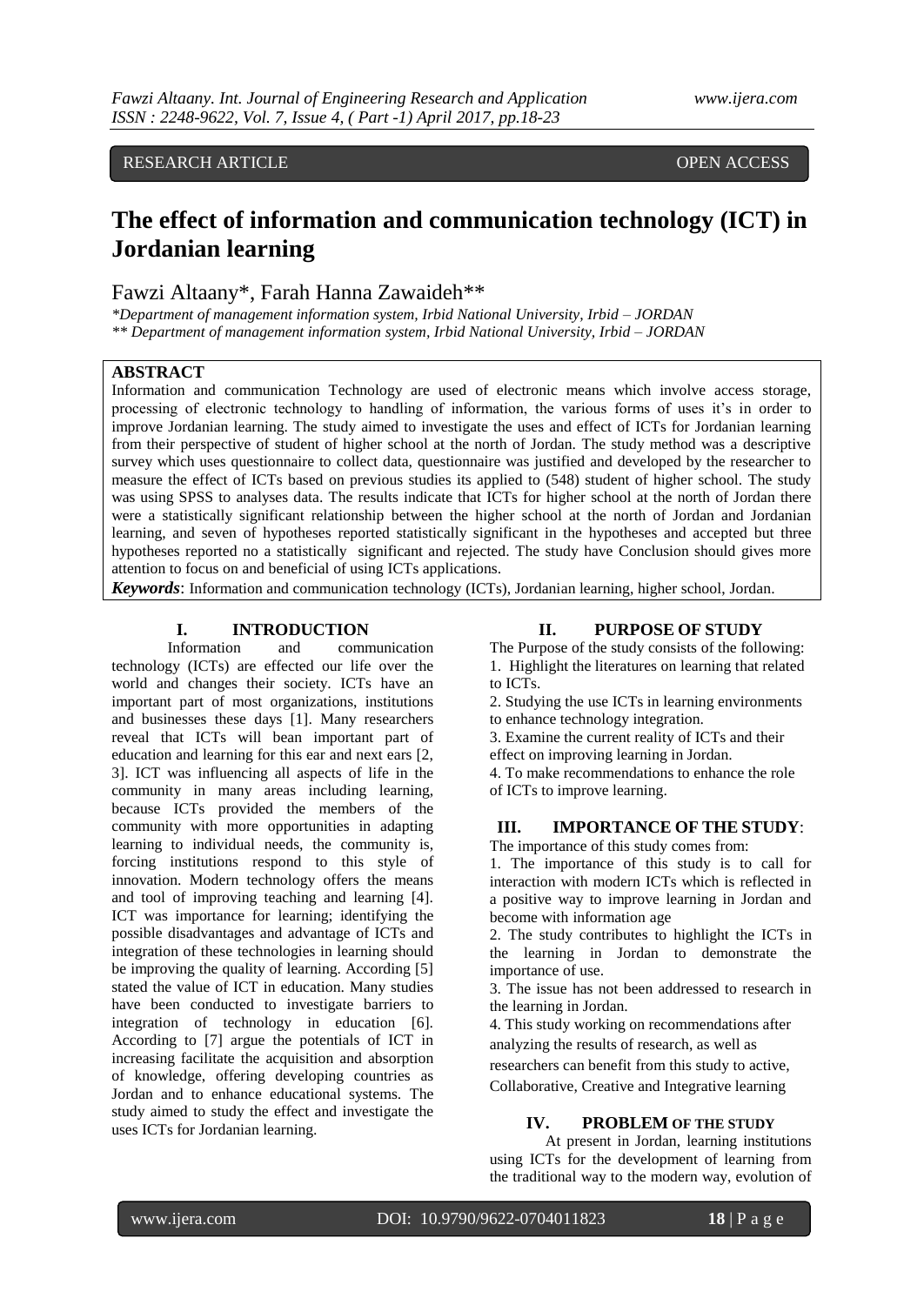ICTs are effects the learning institutions, these technologies having a significant impact on social development especially of learning [8]. At present, the Ministry of Education and Ministry of Higher Education in Jordan work on the development and improvement of education in Jordan to produce outputs learning efficient and effectiveness, the researchers was a university professor at Irbid National University one of Jordanian universities, researchers realized that most of human in learning institutions are using ICTs that was create more knowledgeable and satisfied with its. However, there are barriers of human users commonly face while using ICTs, the researcher tried to know and investigated of using information and communication technology and its effect on learning institutions at Jordan.

# **V. HYPOTHESES OF THE STUDY**

In order to address the problem of study and achieve its goals, hypotheses were developed as follows:

H1: There is a significant statistical between using ICTs and Jordanian learning from perspective of students.

H2: There is a significant statistical between using ICTs and Flexibility learning from perspective of students.

H3: There is a significant statistical between using ICTs and Empowerment learning from perspective of students

H4: There is a significant statistical between using ICTs and Consistent learning from perspective of students

H5: There is a significant statistical between using ICTs and Interactive learning from perspective of students

H6: There is a significant statistical between using ICTs and Collaborative learning from perspective of students

H7: There is a significant statistical between using ICTs and used to Facilitate understanding learning from perspective of students

H8: There is a significant statistical between using ICTs and used to give Instant feedback learning from perspective of students

H9: There is a significant statistical between using ICTs and Used for Self Assessment learning from perspective of students

H10: There is a significant statistical between using ICTs and used to assist students with certain Disabilities learning from perspective of student.

# **VI. LITERATURE REVIEW AND THEORETICAL BACKGROUND**

More and more studies have reviewed the literature on using information and communication technology and learning, its have concluded that it has great potential to effect the learning. ICTs is the automation of processes, controls, and information production using hardware, software, database and network communication to ensure smooth and efficient running of activities. It is using real time and online system [9]. ICTs effect and provided many opportunities in adapting learning to individual needs [10]. Many of research have argued more advantage to the quality of learning [11]. ICTs are empowerment individual in charge of their own learning, learning material can be flexibility and interactive in many way, and all students consistent get the same materials, the use of ICTs in learning develops many skills such as collaborating, Interactive, Give Instant feedback for individual, Collaborative, and used to Facilitate understanding [12, 13].

According to [14] [13] studied the Impact of Face book Usage on Undergraduate Students Performance in Irbid National University: Case Study, the result of their study shows the survey revealed that 77% of the students have an account on Face book. One of the main findings is that there was a significant relationship between gender and Face book usage and the study revealed that whenever the less time spent on Face book, the higher performance will be in grade point average. This was conducted by the negative correlation between time spent on Face book and the performance of undergraduate student. The study has seven hypotheses; two of them were rejecting against five acceptable hypotheses.

According to [15] were studied the" Barriers to the Successful Integration of ICT in Teaching and Learning Environments: A Review of the Literature" the paper aims to demonstrate, through research, the obstacles to the use of ICT in education may assist educators to overcome these barriers and become successful technology adopters in the future. This paper provides a metaanalysis of the relevant literature that aims to present the perceived barriers to technology integration in science education. The findings indicate that No one component in itself is sufficient to provide good teaching. However, the presence of all components increases the possibility of excellent integration of ICT in learning and teaching opportunities. Generally, this paper provides information and recommendation to those responsible for the integration of new technologies into science education. According to [16] studied the" The use of Information and Communications Technology in teaching and e-learning in the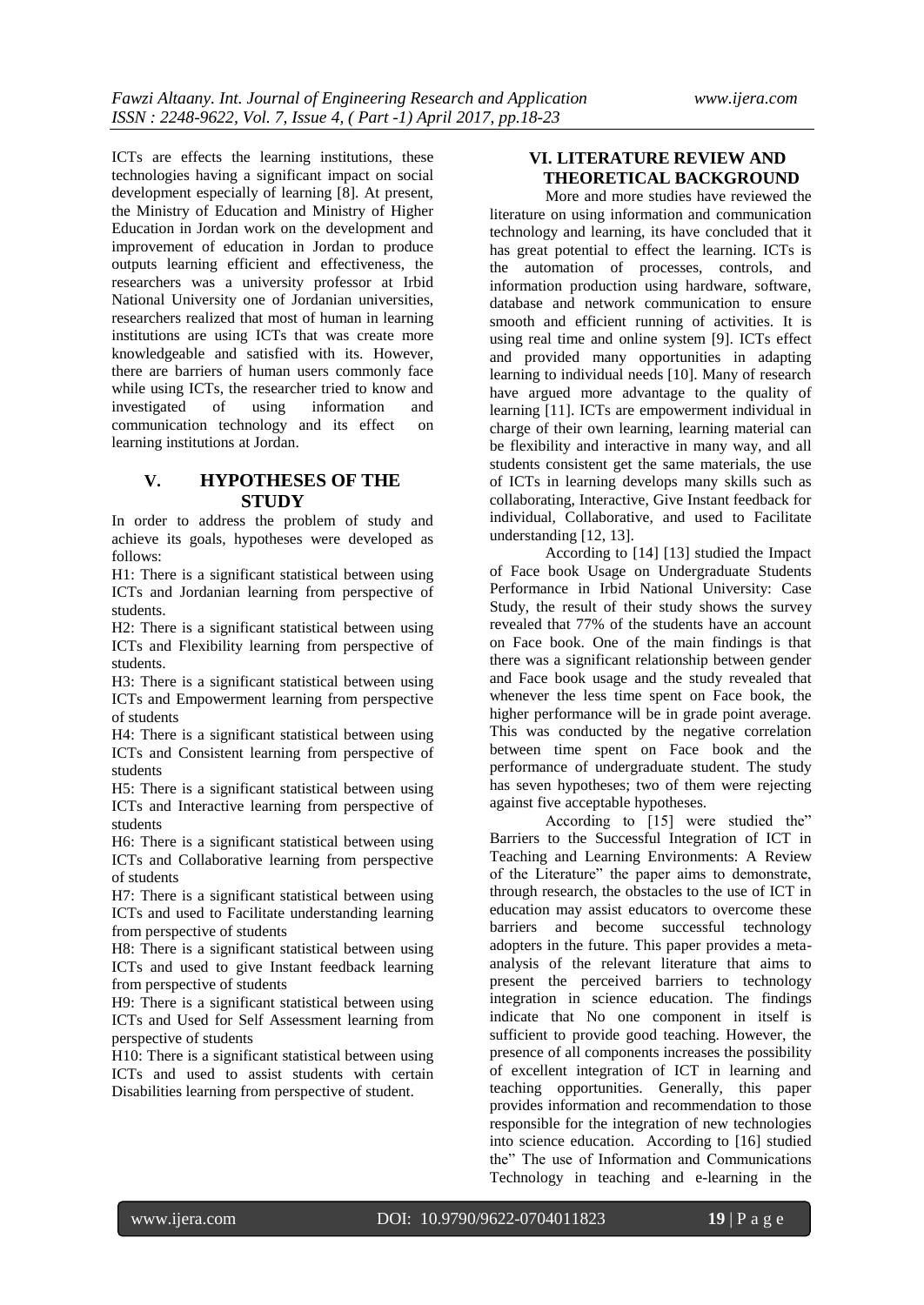Caribbean" the paper aims is to capture perceptions of the use of Information and Communications Technology (ICT) in teaching and e-learning at The University of the West Indies Open Campus. The sample was sent to fifty-eight (58) Course Coordinators for their feedback. The selected Survey participants were on schedule for Semester II, 2012. The result were Eighty-five percent of respondents reported that ICT appropriately used can enhance teaching and learning while 55% of respondents reported that they would like to make more use of ICTs in their teaching, also the results confirmed the specifically at assessing the use of ICTs in teaching and e-learning, it appears that respondents have used an ample amount of ICTs in their teaching both face-to-face and online. This paper provides recommendation to that there are numerous opportunities for training in the use of ICTs and further, a need to train e-Lecturers who are already familiar with the technology to a comfortable level.

According to [17] they studied the" Information and communication technologies to raise quality of teaching and learning in higher education institutions" the paper aims is to to help higher education teachers know, and be able to deploy, certain information and communication technologies (ICTs) towards shifting from teachercentered pedagogy to learner-centered instruction for increased quality of teaching and learning.. The results highlight many benefits of integrating these technologies into teaching and learning, as proved by projects in elementary and high schools. It then lists ICTs that can be used successfully in higher education, explains what they are, and shows how and evidence of use. This paper provides recommendation to those suggestions of what can be done to implement their use as integral to the entire higher education effort.

# **VII. METHODOLOGY**

The study was used a descriptive survey design. The aimed of descriptive surveys is to collect detailed and factual information that describes an existing phenomenon [18]. The target population of the study was higher school at the north of Jordan. A sample of ten higher schools was chosen. A total sampling technique was used to select 548 personnel who provide response to a structured questionnaire design to solicit their view about the effect of Information and communication Technology in Jordanian learning.

The questionnaire was specifically designed and modify according to privies study to accomplish the objectives of the study. It's contained 48 questions that measure the effect of Information and communication Technology in Jordanian learning. The Ordinary Least Square

method (OLS) was used in analysis which comprises various tests such as t-test, f-test, r2 and the adjusted r2.

# **VIII. RESULTS**

Hypotheses H1: There is a significant statistical between using ICTs and Jordanian learning from perspective of students. This hypothesis was examined by a model as shown in Tables (1, 2) where it was statistically significant, where  $p=0.000$ , R=0.589, and R\*2=0.578 Since p is less than 0.05, there is a statistically significant relationship between ICTs and Jordanian learning from perspective of students, and thus hypotheses examine the all variable of the study it is accepted. Hypotheses H2: There is a significant statistical between using ICTs and Flexibility learning (Fle) from perspective of students. This hypothesis was examined by a model as shown in Tables (3) where it was statistically significant ,where p=.0.005 , Since p is less than 0.05 ,there is a statistically significant relationship between ICTs and Flexibility of learning from perspective of students , and thus it is accepted.

Hypotheses H3: There is a significant statistical between using ICTs and Empowerment learning (Emp) from perspective of students. This hypothesis was examined by a model as shown in Tables (3) where it was statistically significant ,where  $p=0.000$ , Since p is less than 0.05, there is a statistically significant relationship between ICTs and Empowerment learning from perspective of students , and thus it is accepted

Hypotheses H4: There is a significant statistical between using ICTs and Consistent learning (Con) from perspective of students. This hypothesis was examined by a model as shown in Tables (3) where it was statistically significant ,where p=.0.001 , Since p is less than 0.05 ,there is a statistically significant relationship between ICTs and Consistent learning from perspective of students , and thus it is accepted

Hypotheses H5: There is a significant statistical between using ICTs and Interactive learning (Int) from perspective of students. This hypothesis was examined by a model as shown in Tables (3) where it was statistically significant ,where p=.0.001 , Since p is less than 0.05 ,there is a statistically significant relationship between ICTs and Interactive learning from perspective of students , and thus it is accepted

Hypotheses H6: There is a significant statistical between using ICTs and Collaborative learning (Coll) from perspective of students. This hypothesis was examined by a model as shown in Tables (3) where it was statistically significant, where  $p=.0.010$ , Since p is less than 0.05, there is a statistically significant relationship between ICTs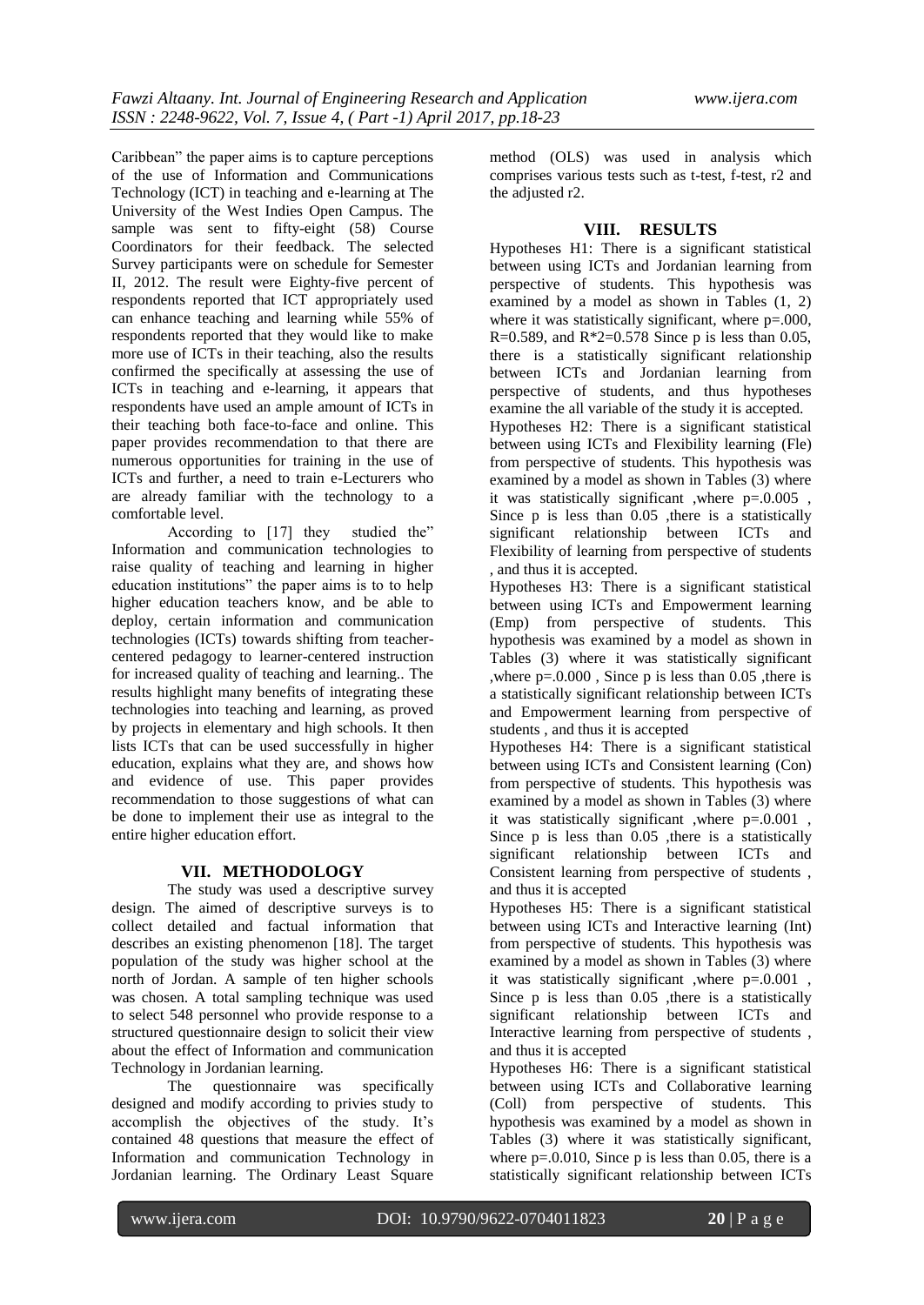and Collaborative learning from perspective of students, and thus it is accepted

Hypotheses H7: There is a significant statistical between using ICTs and used to Facilitate understanding learning (UFU) from perspective of students This hypothesis was examined by a model as shown in Tables (3) where it was statistically significant, where  $p=.0.010$ , Since p is less than 0.05, there is a statistically significant relationship between ICTs and used to Facilitate understanding learning from perspective of students, and thus it is accepted

Hypotheses H8: There is a significant statistical between using ICTs and used to give Instant feedback learning (UGF) from perspective of students. This hypothesis was examined by a model as shown in Tables (3) where it was statistically significant, where  $p=0$ . .510, since p is greater than 0.05, there is a no statistically significant relationship between ICTs and used to give Instant feedback learning from perspective of students, and thus it is reject.

Hypotheses H9: There is a significant statistical between using ICTs and Used for Self Assessment learning (USA) from perspective of students. This hypothesis was examined by a model as shown in Tables (3) where it was statistically significant, where  $p=0.635$ , since p is greater than 0.05, there is a no statistically significant relationship between ICTs and Used for Self Assessment learning from perspective of students, and thus it is reject.

Hypotheses H10: There is a significant statistical between using ICTs and used to assist students with certain Disabilities learning (UASCD) from perspective of students. This hypothesis was examined by a model as shown in Tables (3) where it was statistically significant, where p=.6.626, since p is greater than 0.05, there is a no statistically significant relationship between ICTs and assist students with certain Disabilities learning from perspective of students, and thus it is reject.

|  |  | Table (1) Model Summary |
|--|--|-------------------------|
|--|--|-------------------------|

| Model |         | <b>R</b> Square | <b>Adjusted R Square</b> | <b>Std. Error of the Estimate</b> |
|-------|---------|-----------------|--------------------------|-----------------------------------|
|       | .878(a) | .578            | .776                     | .52444                            |

|  | a Predictors: (Constant), JL, Emp, Fle, Con, Int, Coll, UFU, UGF, USA, UASCD |  |  |  |  |  |  |  |  |
|--|------------------------------------------------------------------------------|--|--|--|--|--|--|--|--|
|--|------------------------------------------------------------------------------|--|--|--|--|--|--|--|--|

| Table $(2)$ ANOVA $(b)$                                            |                   |          |    |         |         |         |  |  |
|--------------------------------------------------------------------|-------------------|----------|----|---------|---------|---------|--|--|
| df<br>Model<br>Sig.<br><b>Sum of Squares</b><br><b>Mean Square</b> |                   |          |    |         |         |         |  |  |
|                                                                    | <b>Regression</b> | 1441.267 |    | 155.408 | 526.775 | .000(a) |  |  |
|                                                                    | <b>Residual</b>   | 43.533   | 96 | .410    |         |         |  |  |
|                                                                    | <b>Total</b>      | 1364.800 | 89 |         |         |         |  |  |

**a Predictors: (Constant), JL, Emp, Fle, Con, Int, Coll, UFU, UGF, USA, UASCD**

| <b>Table</b> (3) Coefficients(a) |                 |                     |                   |                     |          |                   |  |  |
|----------------------------------|-----------------|---------------------|-------------------|---------------------|----------|-------------------|--|--|
| mode                             |                 | Unstandardized      |                   | <b>Standardized</b> | t        | Sig.              |  |  |
| -1                               |                 | <b>Coefficients</b> |                   | <b>Coefficients</b> |          |                   |  |  |
|                                  |                 | B                   | <b>Std. Error</b> | <b>Beta</b>         | B        | <b>Std. Error</b> |  |  |
| $\blacksquare$                   | <b>Constant</b> | $-312$              | .413              |                     | $-1.216$ | .182              |  |  |
|                                  | J <sub>L</sub>  | .314                | .062              | .286                | 6.626    | .000              |  |  |
|                                  | Emp             | .416                | .061              | .461                | 6.832    | .000              |  |  |
|                                  | Fle             | .030                | .029              | .031                | 1.033    | .005              |  |  |
|                                  | Con             | .059                | .030              | .066                | 1.977    | .001              |  |  |
|                                  | Int             | .016                | .022              | .019                | .707     | .002              |  |  |
|                                  | <b>Coll</b>     | 1.029               | .028              | .5480               | 36.139   | .010              |  |  |
|                                  | <b>UFU</b>      | $-438$              | .059              | $-.519$             | $-7.449$ | .000              |  |  |
|                                  | UGF             | .414                | .062              | .486                | 6.626    | .510              |  |  |
|                                  | <b>USA</b>      | .416                | .061              | .461                | 6.832    | .635              |  |  |
|                                  | <b>UASCD</b>    | .414                | .062              | .486                | 6.626    | .512              |  |  |

**a Dependent Variable: ICT**

# **IX. CONCLUSIONS**

Estimation and assessing the effect of ICTs in Jordanians learning is a way to identify variables that are the most important to the learning environment and to what is necessary to facilitate Learning. Information Technology is the automation of processes, controls, and information production using hardware, software, database and network communication to ensure smooth and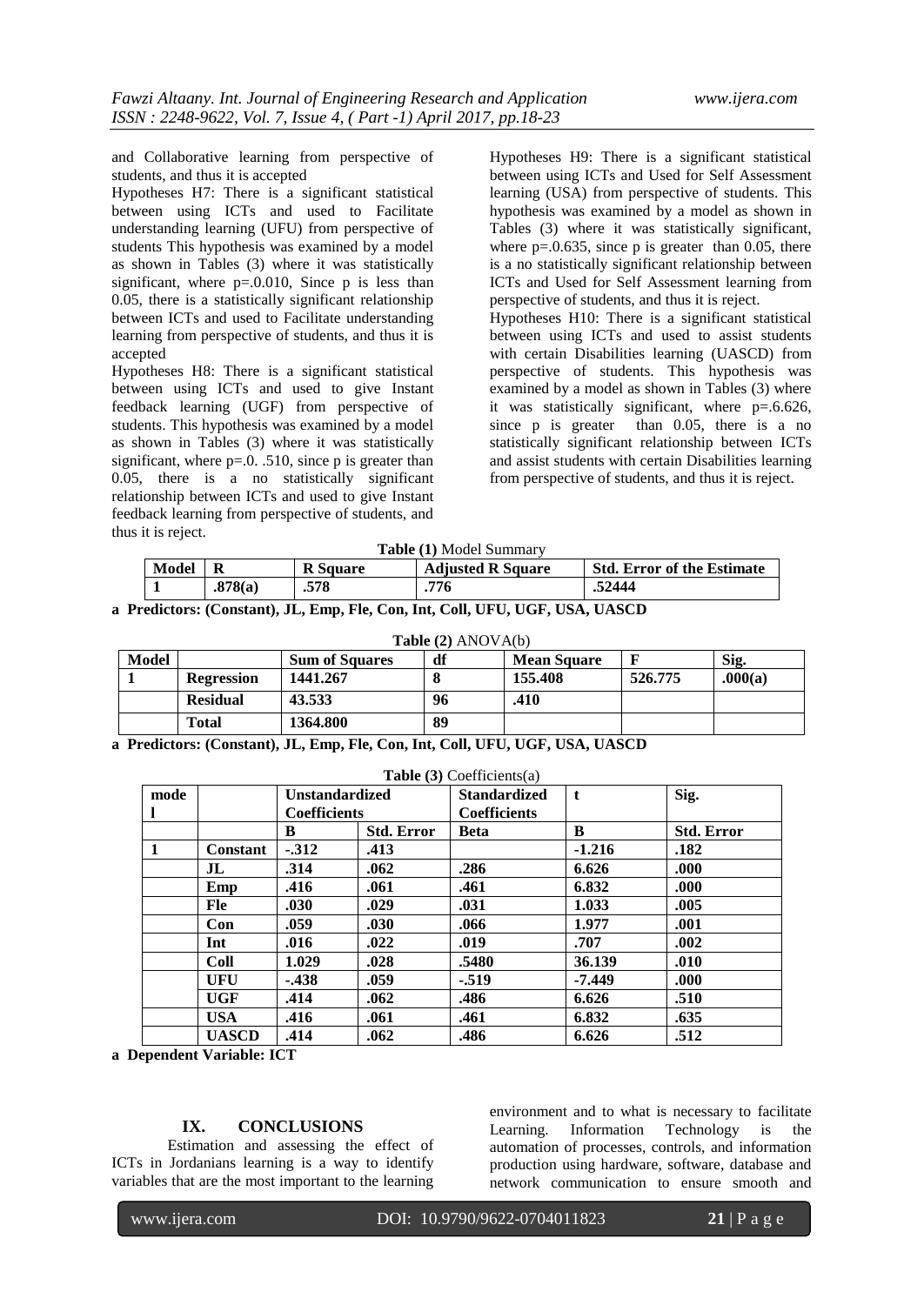efficient running of activities. It is using real time and online system[19]. While ICTs play a critical role in any organization and affects their organizations, however ICTs affects their work and lead to draws them to obtain efficiency and effectiveness resulting in increase the learning.

Based on the results of this study it can be concluded that there are numerous opportunities for use of ICTs in Jordanian learning these opportunities like empowerment, flexibility, consistent, interactive, collaborative and used to facilitate understanding and these variable are already not familiar with the ICTs like used to give instant feedback, used for self assessment and used to assist students with certain disabilities.

Since it is anew technology for Jordanians learning face many challenges in using it in higher school because of several reasons such as lack of training on the accurate way to use these technologies in addition to the lack of clear information about benefits of using ICTs applications for Jordanians learning. Recently there is a good movement toward enhancing Jordanians learning to make use of this vital and valuable technology.

#### **REFERENCES**

- [1]. Zhang, P., & Aikman, S. "Attitudes in ICT Acceptance and use". In J. Jacko (Ed.), Human-Computer Interaction, Part I. Syracuse, NY: Springer-VerlagBerlin Heidelberg pp. 1021-1030), 2007.
- [2]. Grimus, M. "ICT and multimedia in theprimary school". Paper presented at the 16th conference oneducational uses of information and communication technologies, Beijing, China, pp 21 - 25 Aug, 2000.
- [3]. Yelland, N.. "Teaching and learning with information and communication technologies (ICT) for innumeracy in the early childhood and primary years of schooling. Australia: Department of Education, Training and Youth Affairs, 2001.
- [4]. Lefebvre, S., Deaudelin, D., & Loiselle, J. "ICT implementation stages of primary school teachers: The practices and conceptions of teaching and learning" Paper presented at the Australian Association for Research in Education National Conference, Adelaide, Australia, 27th - 30thNovember, 2006.
- [5]. Balanskat, A., Blamire, R., & Kefala, S. A review of studies of ICT impact on schools in Europe: European School net, 2006.
- [6]. Al-Alwani, A. "Barriers to Integrating Information Technology in Saudi Arabia

Science Education. Doctoral dissertation, the University of Kansas, Kansas, 2005..

- [7]. Esfahanian, A. Javaheri, and M. Ghaffarpour, ["Thermal analysis of an SI](http://www.sciencedirect.com/science/article/pii/S1359431105001523)  [engine piston using different combustion](http://www.sciencedirect.com/science/article/pii/S1359431105001523)  [boundary condition treatments"](http://www.sciencedirect.com/science/article/pii/S1359431105001523), Applied Thermal Engineering,vol.26,p Esfahanian, A. Javaheri, and M. Ghaffarpour, ["Thermal](http://www.sciencedirect.com/science/article/pii/S1359431105001523)  [analysis of an SI engine piston using](http://www.sciencedirect.com/science/article/pii/S1359431105001523)  [different combustion boundary condition](http://www.sciencedirect.com/science/article/pii/S1359431105001523)  [treatments"](http://www.sciencedirect.com/science/article/pii/S1359431105001523), Applied Thermal Engineering,vol.26,pp.277-287,2006.", [Surface and Coatings Technology,](http://www.sciencedirect.com/science/journal/02578972)vol. 203, pp. 91-98, 2008.
- [8]. Tinio, V.L. "ICT in Education: UN Development Programmed. (Retrieved from http:www.eprmers.org on December 2009.
- [9]. Fogg, P" what to do when home is just another word for the office', Chronicle of Higher Education, vol. 54 (21), p12, 2010
- [10]. Adeoti, J.O "Information Technology Investment in Nigerian Manufacturing Industry: The Progress So Far", Selected Papers for the 2004 Annual Conference, Ibadan: Nigerian Economic Society, p 213- 244, 2005.
- [11]. Yousef, A. B. and Dahamini, M " The Economics of E- Learning: The Impact of ICT on Student Performance in Higher Education": Direct Effects, Indirect Effects and Organizational Change 2005.
- [12]. Al-Ansari, H. Internet use by the faculty members of Kuwait University. The Electronic Library 24, pp 791-803, 2006.
- [13]. Newton, L. and Rogers, L. "Thinking frameworks for planning ICT in science lessons" School Science Review, 84, 309, 113-120., 2003.
- [14]. Bhattacharya, I. & Sharma, K. 'India in the knowledge economy – an electronic paradigm', *International Journal of Educational Managem*ent Vol. 21 No. 6, Pp. 543- 568, 2007.
- [15]. Altaany, and Jassim, Impact of Face book Usage on Undergraduate Students Performance in Irbid National University: Case Study, International Journal of Engineering Research and Applications (IJERA) 3(4), , p 255-260, 2012.
- [16]. Bingimlas Khalid Abdullah "Barriers to the SuccessfulIntegration of ICT in Teaching andLearning Environments: A Reviewof the Literature Eurasia Journal of Mathematics, Science & Technology Education, 5(3), 235- 245, 2009
- [17]. Masino, Monica "The use of Information and Communications Technology in